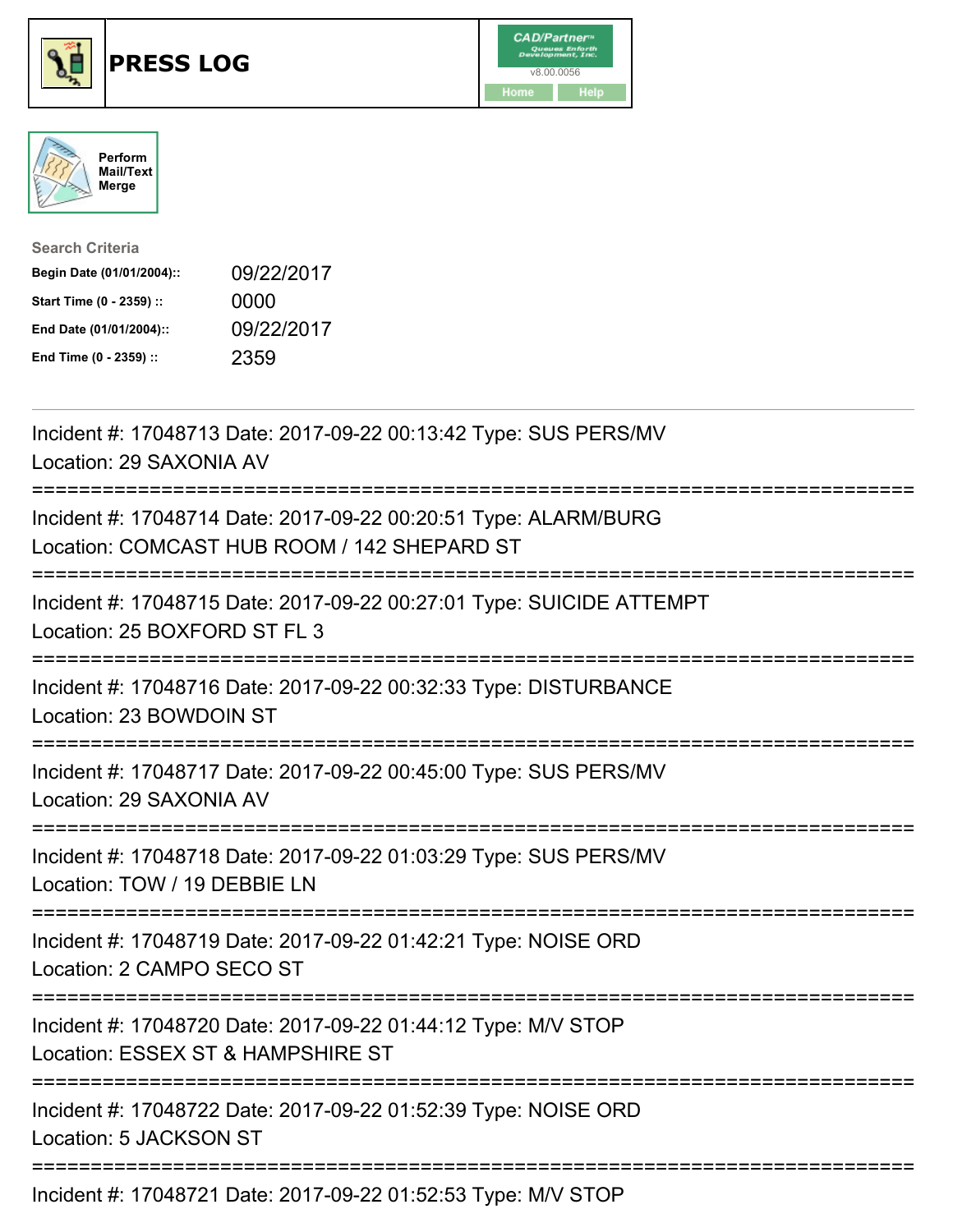| Location: GRANVILLE ST & S BROADWAY                                                                                                      |
|------------------------------------------------------------------------------------------------------------------------------------------|
| Incident #: 17048723 Date: 2017-09-22 01:59:34 Type: M/V STOP<br>Location: COMMON ST & UNION ST                                          |
| Incident #: 17048724 Date: 2017-09-22 01:59:42 Type: SUS PERS/MV<br>Location: 10 DIAMOND ST                                              |
| Incident #: 17048725 Date: 2017-09-22 02:01:08 Type: UNWANTEDGUEST<br>Location: DUNKIN DONUTS / LAWRENCE ST & MAPLE ST                   |
| Incident #: 17048726 Date: 2017-09-22 02:14:28 Type: E911 HANGUP<br>Location: 43 BROOKFIELD ST                                           |
| Incident #: 17048727 Date: 2017-09-22 02:21:25 Type: M/V STOP<br><b>Location: RESERVOIR ST</b>                                           |
| Incident #: 17048728 Date: 2017-09-22 02:28:30 Type: M/V STOP<br>Location: 83 BROOKFIELD ST                                              |
| ------------------<br>Incident #: 17048729 Date: 2017-09-22 02:34:17 Type: ALARM/BURG<br>Location: LAWRENCE HIGH SCHOOL / 70 N PARISH RD |
| ==================<br>Incident #: 17048730 Date: 2017-09-22 02:43:57 Type: SUS PERS/MV<br>Location: TOW / 2 SWAN ST                      |
| Incident #: 17048731 Date: 2017-09-22 03:50:13 Type: SUS PERS/MV<br>Location: 7-ELEVEN / 360 BROADWAY                                    |
| Incident #: 17048732 Date: 2017-09-22 04:34:16 Type: MAL DAMAGE<br>Location: DUNKIN DONUTS / 61 S UNION ST                               |
| Incident #: 17048733 Date: 2017-09-22 04:41:49 Type: M/V STOP<br>Location: BLAKELIN ST & MANCHESTER ST                                   |
| Incident #: 17048734 Date: 2017-09-22 05:30:06 Type: LARCENY/PAST<br>Location: 449 LOWELL ST                                             |
| Incident #: 17048735 Date: 2017-09-22 06:11:22 Type: M/V STOP<br>Location: BELKNAP ST & COOLIDGE ST                                      |
| Incident #: 17048736 Date: 2017-09-22 06:29:01 Type: ALARM/BURG                                                                          |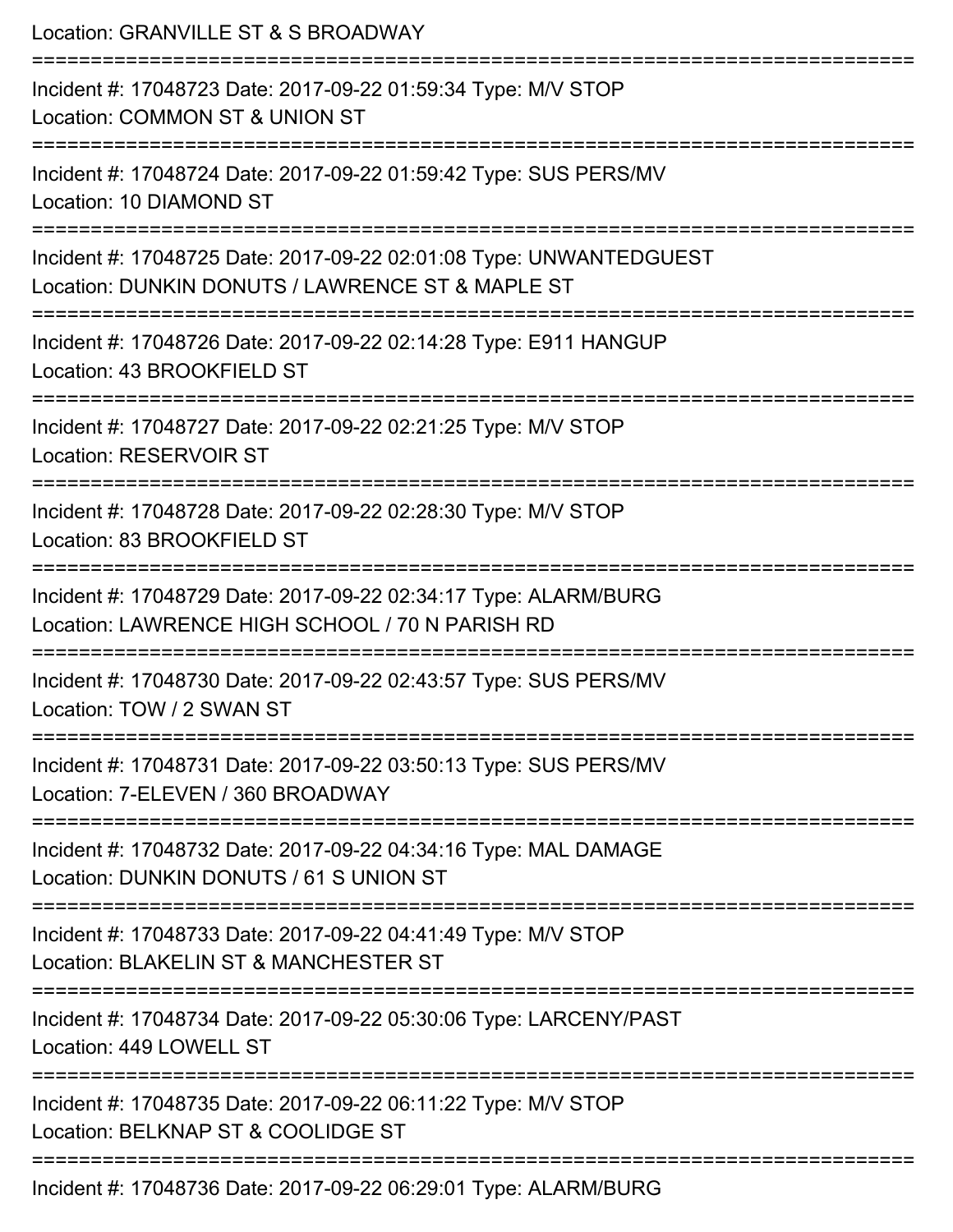| Incident #: 17048738 Date: 2017-09-22 07:08:58 Type: M/V STOP<br><b>Location: PARK ST</b>                        |
|------------------------------------------------------------------------------------------------------------------|
| Incident #: 17048737 Date: 2017-09-22 07:09:10 Type: M/V STOP<br>Location: ANDOVER ST & PARKER ST                |
| Incident #: 17048739 Date: 2017-09-22 07:10:18 Type: LARCENY/PAST<br>Location: 149 BERKELEY ST                   |
| Incident #: 17048740 Date: 2017-09-22 07:10:40 Type: M/V STOP<br>Location: S BROADWAY & SHATTUCK ST              |
| Incident #: 17048741 Date: 2017-09-22 07:10:58 Type: M/V STOP<br><b>Location: LOWELL ST</b>                      |
| Incident #: 17048742 Date: 2017-09-22 07:11:42 Type: M/V STOP<br>Location: MERRIMACK ST & S BROADWAY             |
| Incident #: 17048743 Date: 2017-09-22 07:12:37 Type: TRESPASSING<br>Location: HILTON OIL CO INC / 101 S UNION ST |
| Incident #: 17048744 Date: 2017-09-22 07:13:05 Type: M/V STOP<br>Location: COMMONWEALTH DR                       |
| Incident #: 17048745 Date: 2017-09-22 07:13:44 Type: M/V STOP<br>Location: FARNHAM ST & PARKER ST                |
| Incident #: 17048746 Date: 2017-09-22 07:17:07 Type: PARK & WALK<br>Location: 205 BROADWAY                       |
| Incident #: 17048747 Date: 2017-09-22 07:18:27 Type: EXTRA SURVEIL<br>Location: 33 HAMLET ST                     |
| Incident #: 17048748 Date: 2017-09-22 07:22:55 Type: EXTRA SURVEIL<br>Location: AUBURN ST & HAMPSHIRE ST         |
| Incident #: 17048749 Date: 2017-09-22 07:28:55 Type: M/V STOP<br>Location: 23 CROSS ST                           |
| Incident #: 17048750 Date: 2017-09-22 07:39:22 Type: M/V STOP                                                    |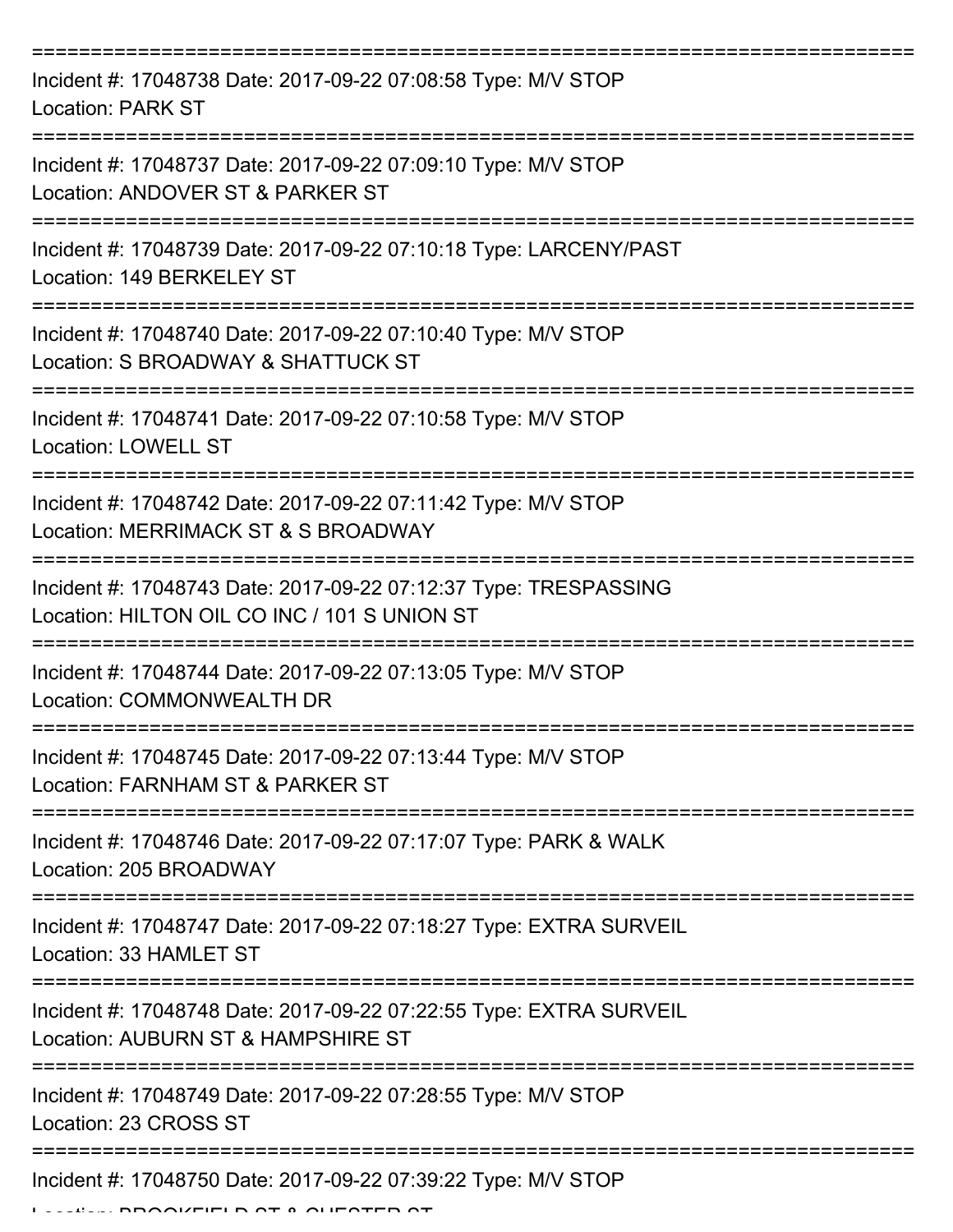| Incident #: 17048751 Date: 2017-09-22 07:54:09 Type: M/V STOP<br>Location: LAWRENCE & IRVING                    |
|-----------------------------------------------------------------------------------------------------------------|
| Incident #: 17048752 Date: 2017-09-22 07:55:16 Type: TRESPASSING<br>Location: 270 CANAL ST                      |
| Incident #: 17048753 Date: 2017-09-22 08:01:53 Type: M/V STOP<br>Location: FRANKLIN ST & TREMONT ST             |
| Incident #: 17048754 Date: 2017-09-22 08:03:57 Type: TRESPASSING<br>Location: 118 S BROADWAY                    |
| Incident #: 17048755 Date: 2017-09-22 08:10:33 Type: NEIGHBOR PROB<br>Location: 428 LOWELL ST                   |
| Incident #: 17048756 Date: 2017-09-22 08:18:39 Type: SUS PERS/MV<br>Location: HENNESSEY SCHOOL / 122 HANCOCK ST |
| Incident #: 17048757 Date: 2017-09-22 08:20:09 Type: ALARM/MV<br>Location: 2 CAMPO SECO ST                      |
| Incident #: 17048758 Date: 2017-09-22 08:28:27 Type: SUS PERS/MV<br>Location: 34 HUDSON AV                      |
| Incident #: 17048759 Date: 2017-09-22 08:36:58 Type: ALARMS<br>Location: MATOS RESD. / 16 ALLYN TER #3          |
| Incident #: 17048760 Date: 2017-09-22 08:45:00 Type: THREATS<br>Location: 248 BAILEY ST                         |
| Incident #: 17048761 Date: 2017-09-22 08:48:01 Type: ANIMAL COMPL<br>Location: 32 RAILROAD ST                   |
| Incident #: 17048762 Date: 2017-09-22 09:10:23 Type: ALARM/HOLD<br>Location: OASIS DENTAL / 290 MERRIMACK ST    |
| Incident #: 17048763 Date: 2017-09-22 09:18:28 Type: WARRANT SERVE<br>Location: 78 HAMPSHIRE ST (METHUEN)       |
| Incident #: 17048764 Date: 2017-09-22 09:43:26 Type: TOW OF M/V                                                 |

Location: 101 AMESBURY ST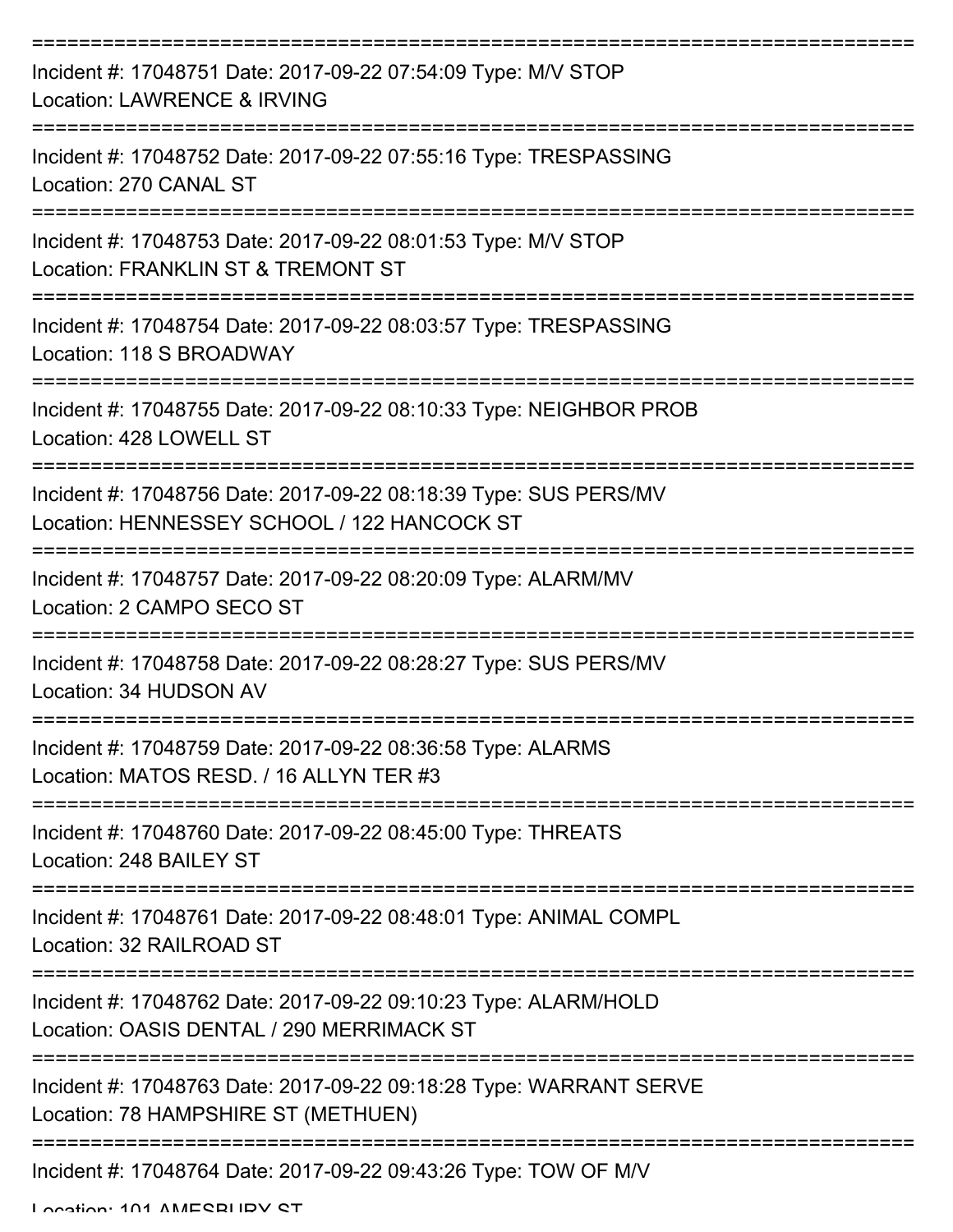| Incident #: 17048766 Date: 2017-09-22 09:58:49 Type: WARRANT SERVE<br>Location: 90 LOWELL ST                          |
|-----------------------------------------------------------------------------------------------------------------------|
| Incident #: 17048765 Date: 2017-09-22 09:58:56 Type: DRUG EVIDENCE<br>Location: 15 UNION ST                           |
| Incident #: 17048767 Date: 2017-09-22 10:40:16 Type: MAL DAMAGE<br>Location: 383 CHESTNUT ST                          |
| Incident #: 17048768 Date: 2017-09-22 10:45:32 Type: M/V STOP<br>Location: 126 EXETER ST                              |
| Incident #: 17048769 Date: 2017-09-22 10:50:26 Type: FRAUD<br>Location: 131 SPRINGFIELD ST                            |
| Incident #: 17048770 Date: 2017-09-22 11:00:51 Type: M/V STOP<br>Location: MT VERNON ST & MT VERNON CIR               |
| Incident #: 17048771 Date: 2017-09-22 11:04:49 Type: M/V STOP<br>Location: 225HY6 / 452 MT VERNON ST                  |
| Incident #: 17048772 Date: 2017-09-22 11:20:20 Type: M/V STOP<br>Location: MT VERNON ST & RIDGEWOOD LN                |
| Incident #: 17048773 Date: 2017-09-22 11:41:54 Type: M/V STOP<br>Location: BRADFORD ST & HAMPSHIRE ST                 |
| Incident #: 17048774 Date: 2017-09-22 11:45:52 Type: DRUG EVIDENCE<br>Location: LAWRENCE HIGH SCHOOL / 70 N PARISH RD |
| Incident #: 17048775 Date: 2017-09-22 11:48:06 Type: M/V STOP<br>Location: BROADWAY & LAKE ST                         |
| Incident #: 17048776 Date: 2017-09-22 11:48:47 Type: CK WELL BEING<br>Location: 278 BROADWAY                          |
| Incident #: 17048778 Date: 2017-09-22 11:53:01 Type: HIT & RUN M/V<br>Location: MERRIMACK ST & S UNION ST             |
| Incident #: 17048779 Date: 2017-09-22 11:53:27 Type: FRAUD<br>Location: 229 WALNUT ST                                 |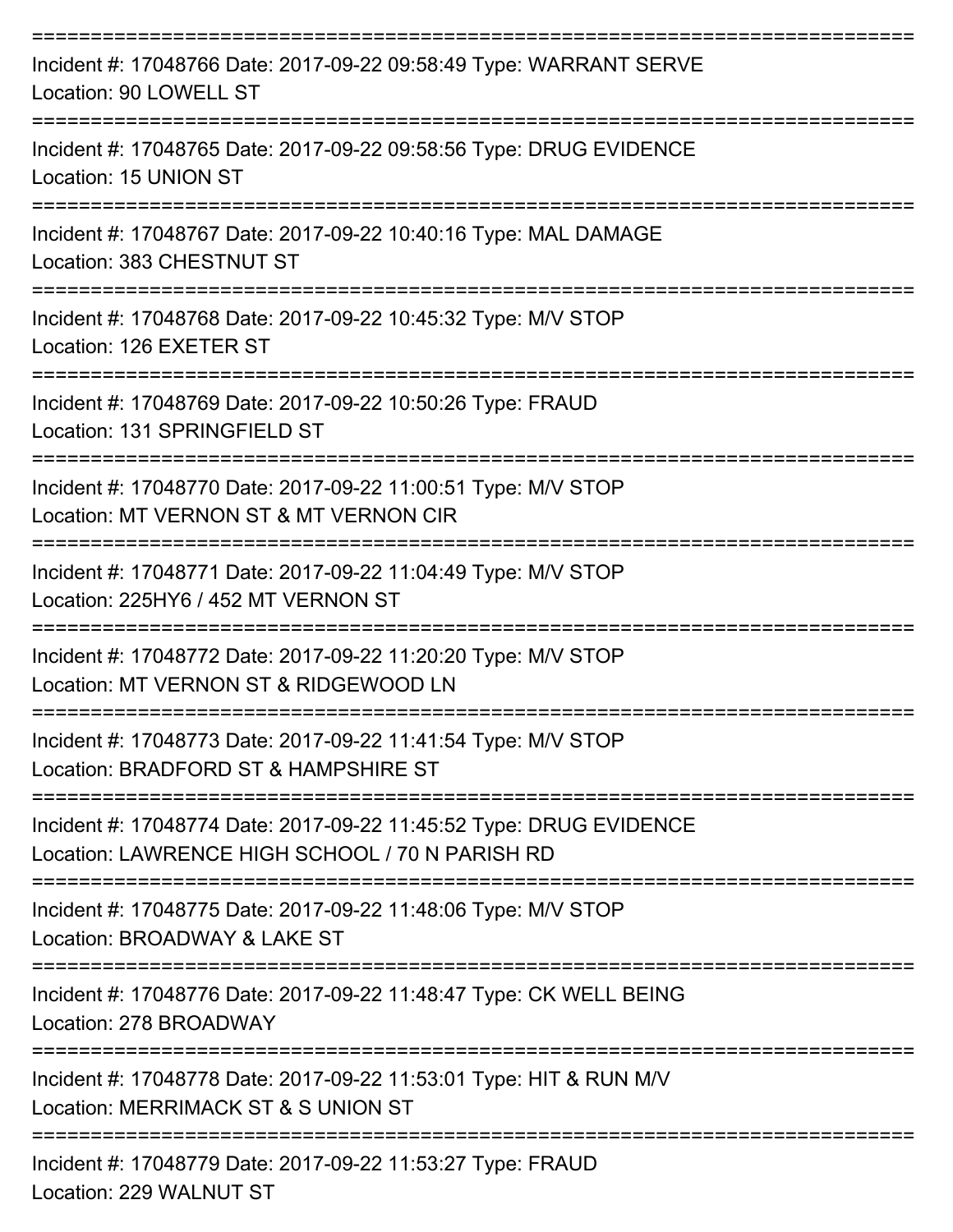| Incident #: 17048777 Date: 2017-09-22 11:54:43 Type: M/V STOP<br>Location: BAILEY ST & PHILLIPS ST                     |
|------------------------------------------------------------------------------------------------------------------------|
| Incident #: 17048780 Date: 2017-09-22 12:04:26 Type: M/V STOP<br>Location: GENERAL ST & UNION ST                       |
| Incident #: 17048781 Date: 2017-09-22 12:35:07 Type: M/V STOP<br>Location: 62 CROSS ST<br>============================ |
| Incident #: 17048782 Date: 2017-09-22 12:39:48 Type: M/V STOP<br>Location: 32 HANCOCK ST                               |
| Incident #: 17048783 Date: 2017-09-22 12:56:52 Type: M/V STOP<br>Location: 91 JACKSON ST                               |
| Incident #: 17048784 Date: 2017-09-22 13:00:20 Type: DRUG VIO<br>Location: FRANKLIN ST & LOWELL ST                     |
| :===================<br>Incident #: 17048785 Date: 2017-09-22 13:17:17 Type: GENERAL SERV<br>Location: 90 LOWELL ST    |
| Incident #: 17048786 Date: 2017-09-22 13:21:11 Type: FRAUD<br>Location: 1035 ESSEX ST                                  |
| Incident #: 17048787 Date: 2017-09-22 13:33:52 Type: GENERAL SERV<br>Location: 30 ROBINSON CT                          |
| Incident #: 17048788 Date: 2017-09-22 13:49:16 Type: TENANT PROB<br>Location: 10 DIAMOND ST #8                         |
| Incident #: 17048790 Date: 2017-09-22 13:55:53 Type: MISSING PERS<br>Location: 30 PHILLIPS ST                          |
| Incident #: 17048789 Date: 2017-09-22 13:57:22 Type: INVESTIGATION<br>Location: 100 SUNSET AV                          |
| Incident #: 17048791 Date: 2017-09-22 14:01:05 Type: TRESPASSING<br>Location: DISCOUNT LIQUORS / 103 BROADWAY          |
| Incident #: 17048792 Date: 2017-09-22 14:01:43 Type: DISTURBANCE<br>Location: 18 BROADWAY                              |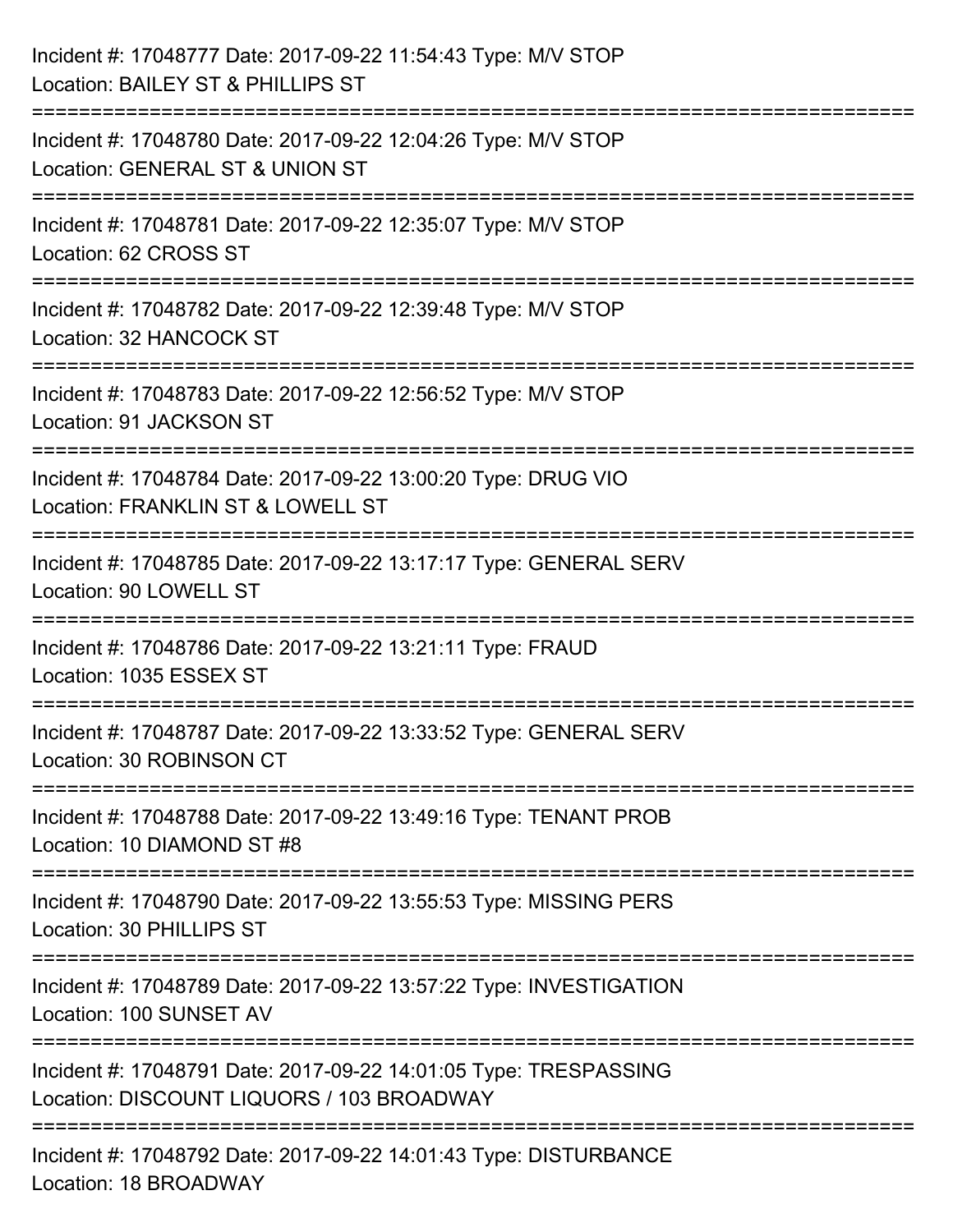| Incident #: 17048793 Date: 2017-09-22 14:04:17 Type: SUS PERS/MV<br>Location: 19-21 SPRINGFIELD ST                                |
|-----------------------------------------------------------------------------------------------------------------------------------|
| ===================================<br>Incident #: 17048794 Date: 2017-09-22 14:06:12 Type: ANIMAL COMPL<br>Location: 16 GREEN ST |
| Incident #: 17048795 Date: 2017-09-22 14:17:50 Type: M/V STOP<br>Location: BROADWAY & ESSEX ST<br>:===========================    |
| Incident #: 17048796 Date: 2017-09-22 14:23:25 Type: STOL/MV/PAS<br>Location: 201 LAWRENCE ST                                     |
| Incident #: 17048797 Date: 2017-09-22 14:23:54 Type: TRESPASSING<br>Location: 360 BROADWAY                                        |
| Incident #: 17048798 Date: 2017-09-22 14:28:59 Type: AUTO ACC/NO PI<br>Location: 500 MERRIMACK ST                                 |
| Incident #: 17048799 Date: 2017-09-22 14:31:55 Type: LOST PROPERTY<br>Location: 4 INMAN ST #8                                     |
| Incident #: 17048800 Date: 2017-09-22 14:41:53 Type: UNWANTEDGUEST<br>Location: 62 MELVIN ST                                      |
| Incident #: 17048801 Date: 2017-09-22 14:50:39 Type: WARRANT SERVE<br>Location: 110 THOREAU WAY #8111                             |
| Incident #: 17048802 Date: 2017-09-22 15:12:55 Type: DISTURBANCE<br>Location: PARTHUM SCHOOL / 255 E HAVERHILL ST                 |
| Incident #: 17048803 Date: 2017-09-22 15:14:48 Type: NOTIFICATION<br>Location: 19 ODILE ST                                        |
| Incident #: 17048804 Date: 2017-09-22 15:36:26 Type: NOISE ORD<br>Location: 24 PLEASANT TER                                       |
| Incident #: 17048805 Date: 2017-09-22 15:38:47 Type: AUTO ACC/NO PI<br>Location: E HAVERHILL ST & PROSPECT ST                     |
| Incident #: 17048806 Date: 2017-09-22 15:47:43 Type: MEDIC SUPPORT<br>Location: BROOK ST & NEWBURY ST                             |

===========================================================================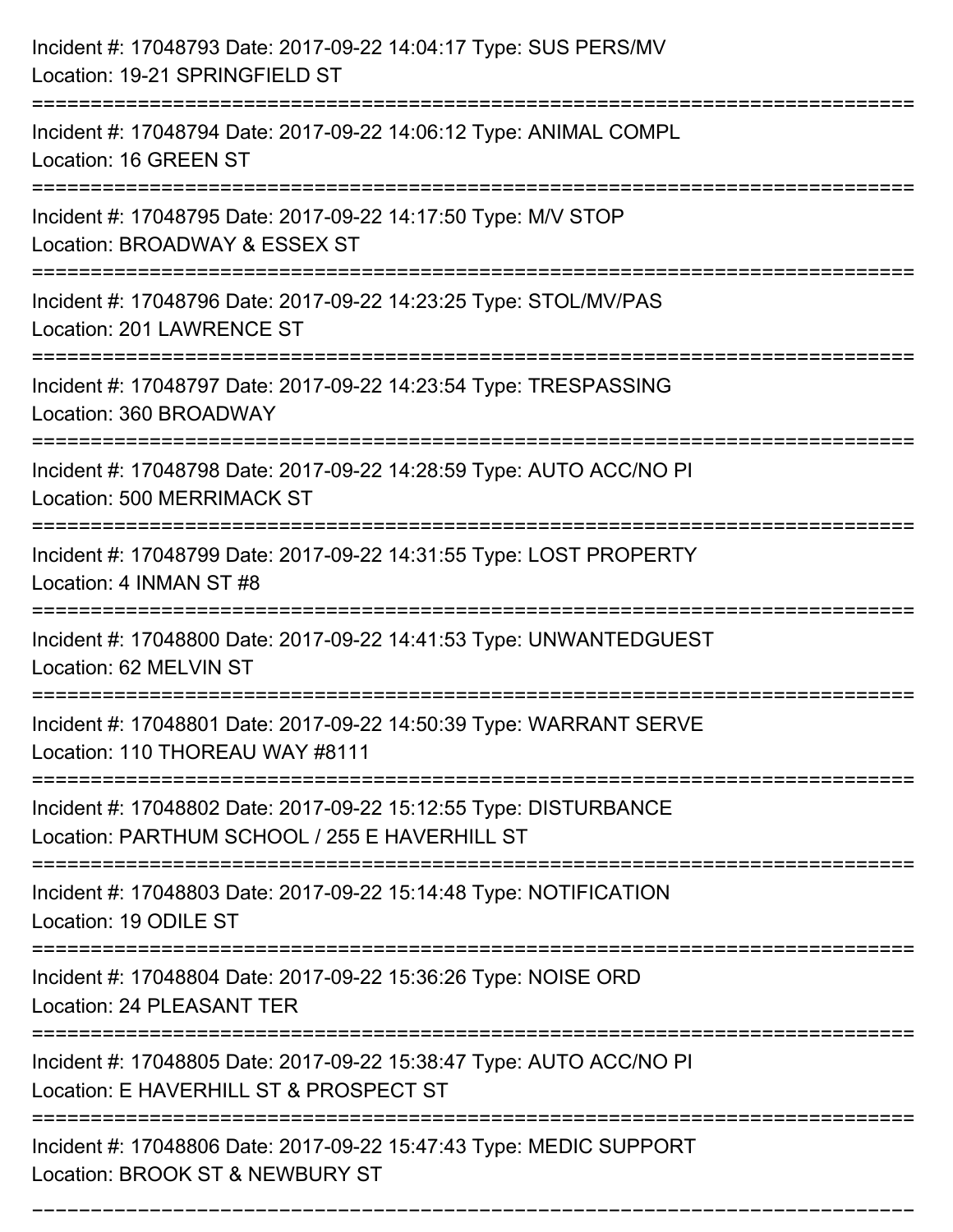| Incident #: 17048807 Date: 2017-09-22 16:05:17 Type: SUS PERS/MV<br>Location: 218 BRUCE ST                                                            |
|-------------------------------------------------------------------------------------------------------------------------------------------------------|
| Incident #: 17048808 Date: 2017-09-22 16:16:47 Type: DISABLED MV<br>Location: 354 MERRIMACK ST                                                        |
| Incident #: 17048809 Date: 2017-09-22 16:36:55 Type: AUTO ACC/NO PI<br>Location: 2 LESLIE ST                                                          |
| Incident #: 17048810 Date: 2017-09-22 16:52:24 Type: SUICIDE ATTEMPT<br>Location: 54 NEWBURY ST #6                                                    |
| Incident #: 17048811 Date: 2017-09-22 17:10:30 Type: SUICIDE ATTEMPT<br>Location: 137 GARDEN ST<br>------------------------------                     |
| Incident #: 17048812 Date: 2017-09-22 17:20:13 Type: KEEP PEACE<br>Location: 103 BUNKERHILL ST                                                        |
| Incident #: 17048813 Date: 2017-09-22 17:29:12 Type: INVEST CONT<br>Location: 117 JACKSON ST<br>================================                      |
| Incident #: 17048814 Date: 2017-09-22 17:37:31 Type: SUS PERS/MV<br>Location: 84 EASTON ST                                                            |
| Incident #: 17048815 Date: 2017-09-22 17:42:27 Type: DISTURBANCE<br>Location: 1145 ESSEX ST                                                           |
| ======================<br>===================================<br>Incident #: 17048816 Date: 2017-09-22 17:44:44 Type: FRAUD<br>Location: 90 LOWELL ST |
| Incident #: 17048817 Date: 2017-09-22 17:46:14 Type: SUS PERS/MV<br>Location: 36 NEWTON ST                                                            |
| Incident #: 17048818 Date: 2017-09-22 18:05:51 Type: MEDIC SUPPORT<br>Location: WEST STREET PARK / ARCHER ST & WEST ST                                |
| Incident #: 17048819 Date: 2017-09-22 18:26:54 Type: MEDIC SUPPORT<br>Location: 32 TEWKSBURY ST                                                       |
| Incident #: 17048820 Date: 2017-09-22 18:27:45 Type: SUS PERS/MV<br>Location: FALMOUTH ST & GARFIELD ST                                               |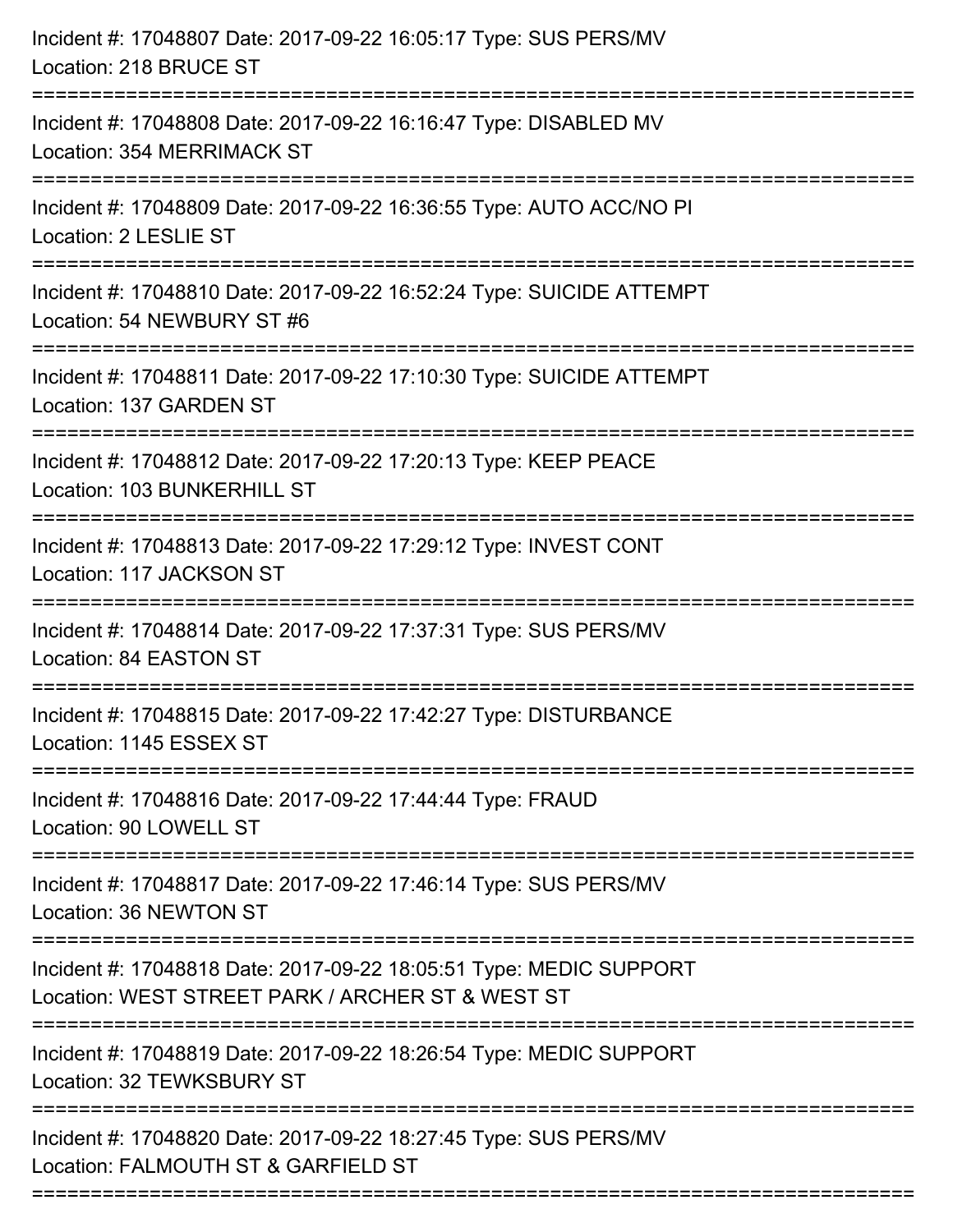| Location: METRO PCS / LAWRENCE ST                                                                                                      |
|----------------------------------------------------------------------------------------------------------------------------------------|
| Incident #: 17048821 Date: 2017-09-22 18:38:10 Type: SPECIAL CHECK<br>Location: 65 GARFIELD ST                                         |
| Incident #: 17048823 Date: 2017-09-22 19:14:18 Type: GENERAL SERV<br>Location: 1 GENERAL ST<br>:================                       |
| Incident #: 17048824 Date: 2017-09-22 19:29:43 Type: MV/BLOCKING<br>Location: 18 SUMMIT AV                                             |
| Incident #: 17048825 Date: 2017-09-22 19:50:50 Type: M/V STOP<br>Location: S UNION ST & SALEM ST<br>:================================= |
| Incident #: 17048826 Date: 2017-09-22 19:57:29 Type: DK (DRUNK)<br>Location: 340 LAWRENCE ST                                           |
| Incident #: 17048827 Date: 2017-09-22 19:59:53 Type: MAN DOWN<br>Location: 91 HAVERHILL ST                                             |
| Incident #: 17048828 Date: 2017-09-22 20:24:50 Type: NEIGHBOR PROB<br>Location: 77 S UNION ST #308                                     |
| Incident #: 17048829 Date: 2017-09-22 20:35:58 Type: INVESTIGATION<br>Location: 383 CHESTNUT ST                                        |
| Incident #: 17048830 Date: 2017-09-22 20:46:43 Type: SUS PERS/MV<br>Location: 73 WINTHROP AV                                           |
| Incident #: 17048831 Date: 2017-09-22 21:01:55 Type: MV/BLOCKING<br>Location: 34 CAMELLA TEOLI WY                                      |
| Incident #: 17048832 Date: 2017-09-22 21:04:37 Type: LARCENY/PAST<br>Location: LAWRENCE EVANGELICAL CHURCH / 61A WARREN ST             |
| Incident #: 17048833 Date: 2017-09-22 21:13:07 Type: M/V STOP<br>Location: INMAN ST & S BROADWAY                                       |
| Incident #: 17048834 Date: 2017-09-22 21:14:54 Type: SHOTS FIRED<br><b>Location: BEDFORD ST</b>                                        |

Incident #: 17048835 Date: 2017 09 22 21:31:49 Type: LOUD NOISE<br>.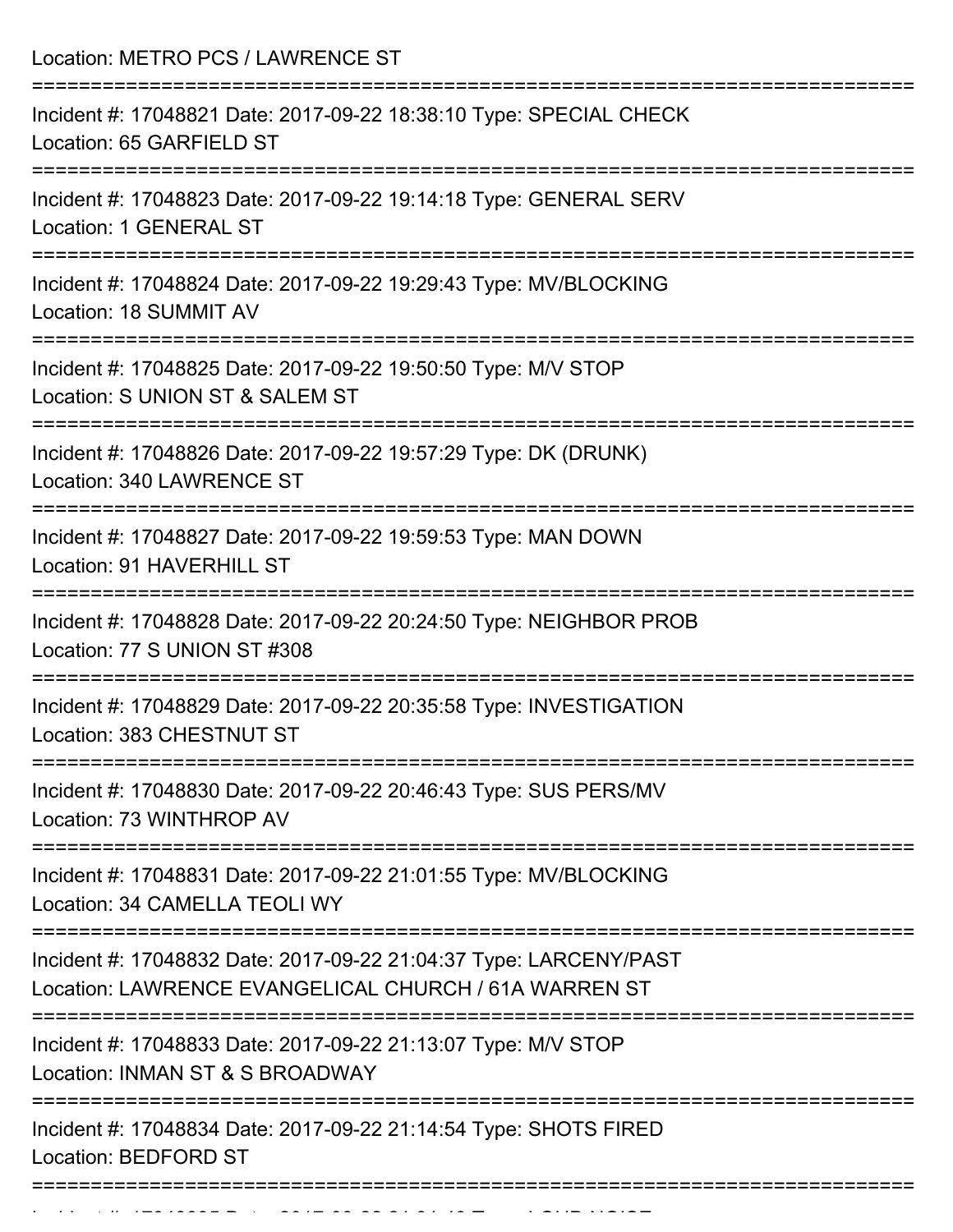Location: 4 BENNINGTON ST #88

| Incident #: 17048836 Date: 2017-09-22 21:36:50 Type: M/V STOP<br>Location: FRANKLIN ST & LOWELL ST                                                                     |
|------------------------------------------------------------------------------------------------------------------------------------------------------------------------|
| Incident #: 17048837 Date: 2017-09-22 21:38:05 Type: DOMESTIC/PAST<br>Location: 64 EASTON ST                                                                           |
| Incident #: 17048838 Date: 2017-09-22 21:40:54 Type: M/V STOP<br>Location: ESSEX ST & OXFORD ST                                                                        |
| Incident #: 17048839 Date: 2017-09-22 21:47:06 Type: M/V STOP<br>Location: MARKET ST & PARKER ST                                                                       |
| Incident #: 17048840 Date: 2017-09-22 22:01:09 Type: UNKNOWN PROB<br>Location: 530 HAVERHILL ST                                                                        |
| Incident #: 17048841 Date: 2017-09-22 22:15:38 Type: M/V STOP<br>Location: HAVERHILL ST & RAILROAD ST                                                                  |
| Incident #: 17048842 Date: 2017-09-22 22:19:07 Type: DISTURBANCE<br>Location: LAWRENCE ST & STEARNS AV                                                                 |
| Incident #: 17048843 Date: 2017-09-22 22:22:16 Type: M/V STOP<br>Location: 0 BROADWAY                                                                                  |
| Incident #: 17048844 Date: 2017-09-22 22:36:44 Type: M/V STOP<br><b>Location: PHILLIPS ST</b>                                                                          |
| Incident #: 17048845 Date: 2017-09-22 22:38:08 Type: SUS PERS/MV<br><b>Location: STATE ST</b>                                                                          |
| Incident #: 17048846 Date: 2017-09-22 22:41:16 Type: B&E/PAST<br>Location: 5 MT AUBURN ST                                                                              |
| ----------------------<br>--------------------------------------<br>Incident #: 17048847 Date: 2017-09-22 22:54:42 Type: M/V STOP<br>Location: CHESTER ST & S BROADWAY |
| Incident #: 17048848 Date: 2017-09-22 23:14:46 Type: MAL DAMAGE<br>Location: 38 FOSTER ST                                                                              |
|                                                                                                                                                                        |